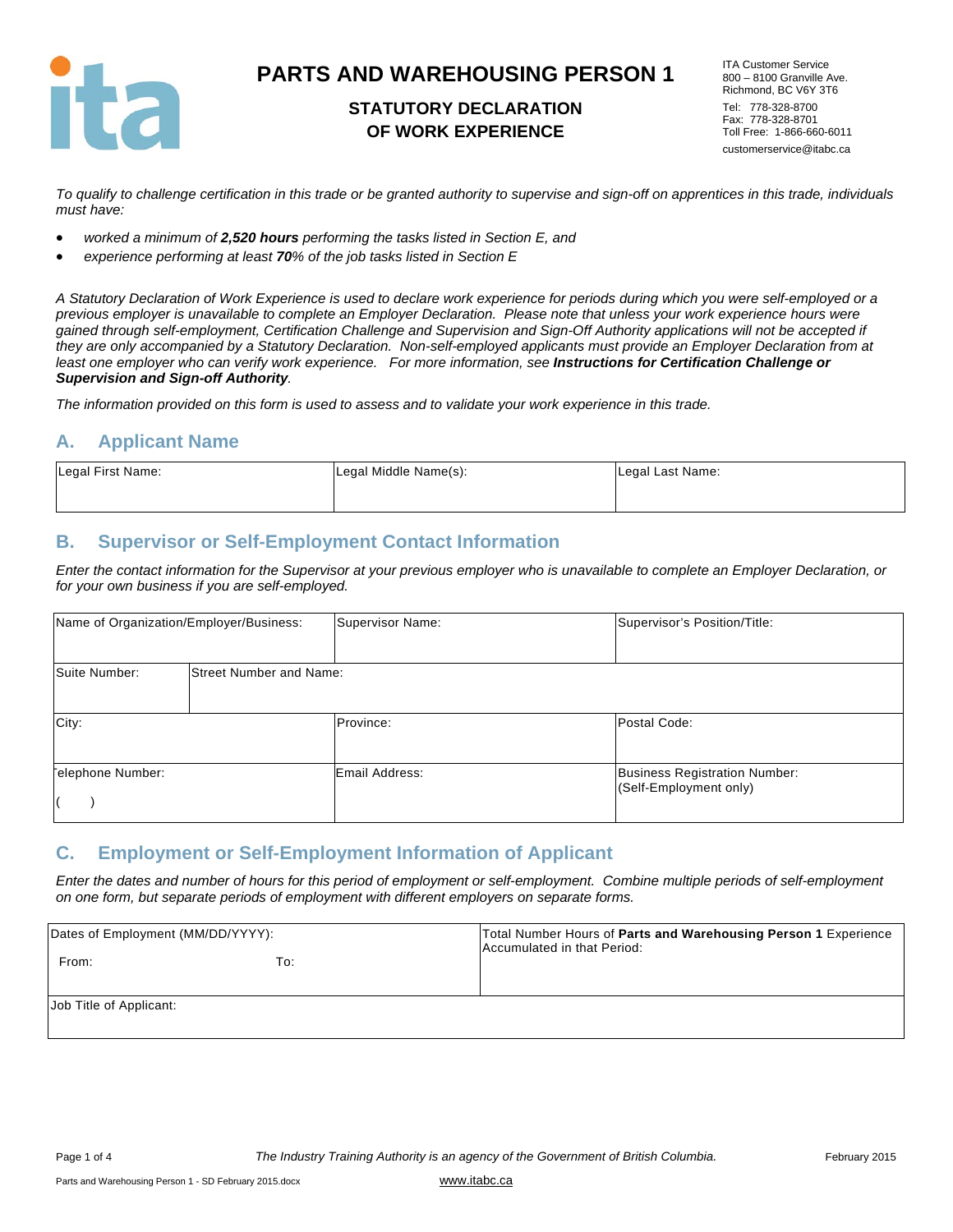

### **STATUTORY DECLARATION OF WORK EXPERIENCE**

ITA Customer Service 800 – 8100 Granville Ave. Richmond, BC V6Y 3T6 Tel: 778-328-8700 Fax: 778-328-8701 Toll Free: 1-866-660-6011 customerservice@itabc.ca

### **D. Reason for Statutory Declaration**

Indicate why a Statutory Declaration is required for this period of employment:

| $\Box$ |  | Applicant was self-employe |
|--------|--|----------------------------|
|--------|--|----------------------------|

ed **Employer will not complete Employer Declaration** 

 $\Box$ Employer is no longer in business  $\square$  Employment records are not available

Applicants must attempt to contact current or previous employers to request an Employer Declaration. If you have been unable to obtain an Employer Declaration for any portion of your non-self-employed work experience, indicate the steps you have taken to try to obtain it. If sufficient evidence of steps taken is not provided, the application may not be approved.

## **E. Statutory Declaration of Job Task Performance**

*By checking "Yes" or "No" in the Declaration Response column, indicate whether or not you have performed the job tasks listed below. Cross out any job tasks you did not perform during the period indicated in Section C.* 

| <b>Job Tasks</b>                                                                                                                                                                                                      | <b>Declaration</b><br><b>Response</b> |        |
|-----------------------------------------------------------------------------------------------------------------------------------------------------------------------------------------------------------------------|---------------------------------------|--------|
| <b>Warehouse Operations</b>                                                                                                                                                                                           |                                       |        |
| Ethical behaviour in a warehouse environment; Human rights statutes in BC; Warehousing terminology                                                                                                                    | Yes:                                  | $\Box$ |
| and operations; Warehouse skill requirements; Warehouse technology and the relationship of the                                                                                                                        | No:                                   |        |
| warehouse to other divisions within the enterprise.                                                                                                                                                                   |                                       |        |
| <b>Communications and Comprehension Skills</b>                                                                                                                                                                        |                                       |        |
| Recognize effective verbal communication skills; Basic written communication and various warehouse                                                                                                                    | Yes:<br>No:                           | $\Box$ |
| calculations.                                                                                                                                                                                                         |                                       |        |
| <b>Warehouse Safety Skills</b>                                                                                                                                                                                        |                                       |        |
| Recognize basic first aid, safe work environment, regulations and procedures for the transporting of                                                                                                                  | Yes:                                  | $\Box$ |
| dangerous goods, WHMIS, safe lifting, carrying and repetitive strain injury control prevention. Applicable<br>environment protection for the recycling of waste materials, fire and emergency response procedures and | No:                                   | П      |
| the components of a safety meeting.                                                                                                                                                                                   |                                       |        |

*Enter the applicant name (repeat on every page of this form).* 

| Legal First Name: | Legal Middle Name(s): | Legal Last Name: |
|-------------------|-----------------------|------------------|
|                   |                       |                  |

Page 2 of 4 *The Industry Training Authority is an agency of the Government of British Columbia.* February 2015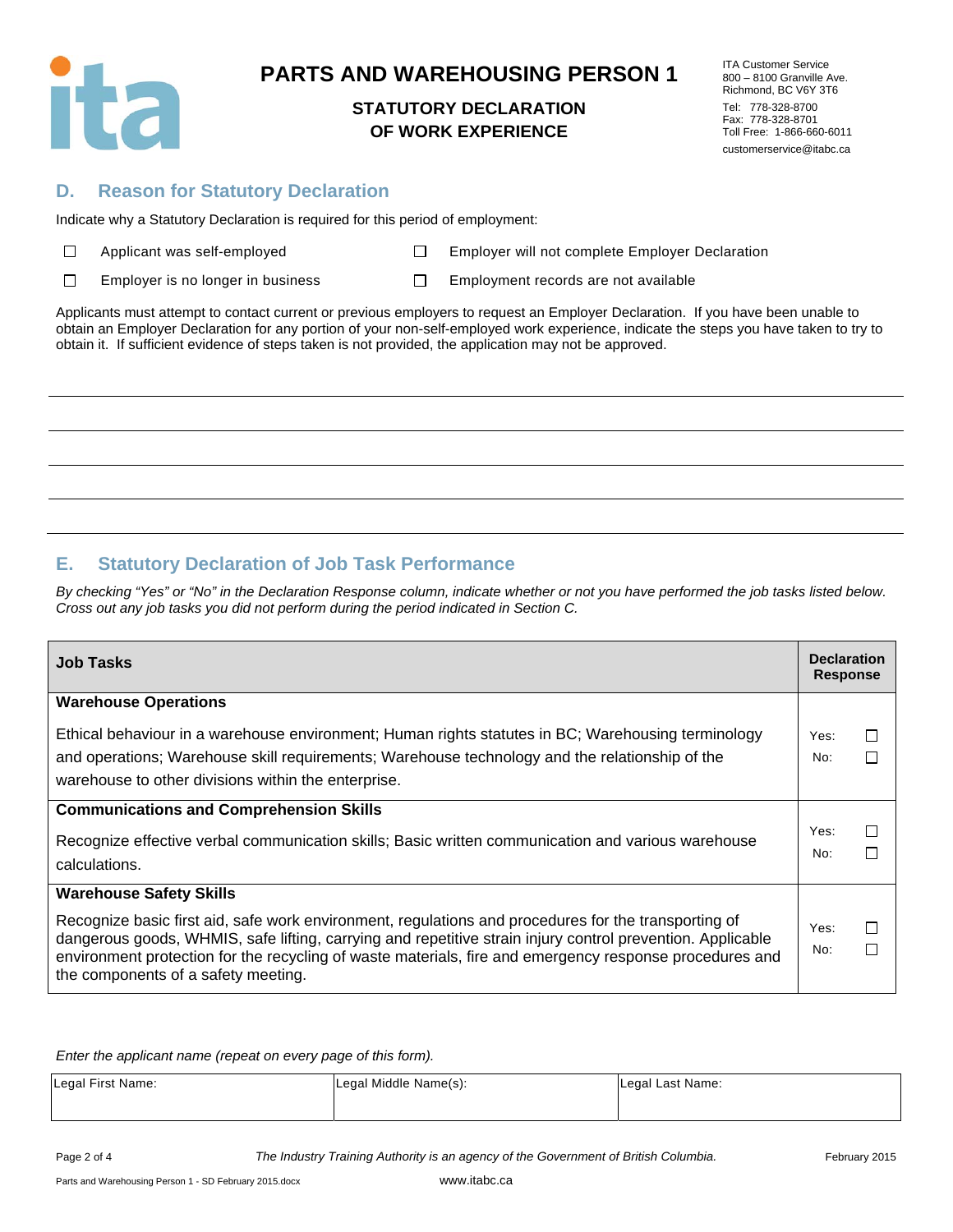

## **STATUTORY DECLARATION OF WORK EXPERIENCE**

ITA Customer Service 800 – 8100 Granville Ave. Richmond, BC V6Y 3T6 Tel: 778-328-8700 Fax: 778-328-8701 Toll Free: 1-866-660-6011 customerservice@itabc.ca

| <b>Job Tasks</b>                                                                                                                       | <b>Declaration</b><br><b>Response</b> |   |
|----------------------------------------------------------------------------------------------------------------------------------------|---------------------------------------|---|
| <b>Materials Handling, Operations and Procedures</b>                                                                                   |                                       |   |
| Recognize receiving and related documentation; Distribution/stocking of incoming materials; Material                                   | Yes:                                  | П |
| storage; Filling orders from stock; Allocation of products; Packaging for the transportation of goods; Stock                           | No:                                   | П |
| maintenance and processing returning items.                                                                                            |                                       |   |
| <b>Materials Handling and Packaging Equipment</b>                                                                                      |                                       |   |
| Recognize appropriate small tools for package handling; Manual handling equipment; Forklift truck                                      | Yes:                                  | П |
| operation and safety; Narrow isle forklift truck operation safety and the safe operation of cranes and<br>required rigging procedures. | No:                                   |   |
| <b>Information Technology in Warehousing</b>                                                                                           | Yes:                                  | П |
| Recognize information technology for warehousing and ethical use of work computers.                                                    | No:                                   |   |

## **F. Confirmation of Prerequisite Credentials or Certificates**

*For some trades, evidence that the applicant has earned prerequisite credentials or certificates is required before the individual is permitted to challenge certification or receive Supervision and Sign-Off Authority. For those trades, you must prove you have the required prerequisite credentials.* 

There are no prerequisite credentials or certificates for this trade.

## **G. Applicant Signature**

I certify that the information I have provided is accurate. (Note: Collection and protection of personal information on this form is in accordance with the provisions of the Freedom of Information and Protection of Privacy Act.)

| Applicant Name (please print): | Applicant Signature: | Date: (MM/DD/YYYY) |
|--------------------------------|----------------------|--------------------|
|                                |                      |                    |

*Enter the applicant name (repeat on every page of this form).* 

| Legal First Name: | Legal Middle Name(s): | Legal Last Name: |
|-------------------|-----------------------|------------------|
|                   |                       |                  |

Page 3 of 4 *The Industry Training Authority is an agency of the Government of British Columbia.* February 2015